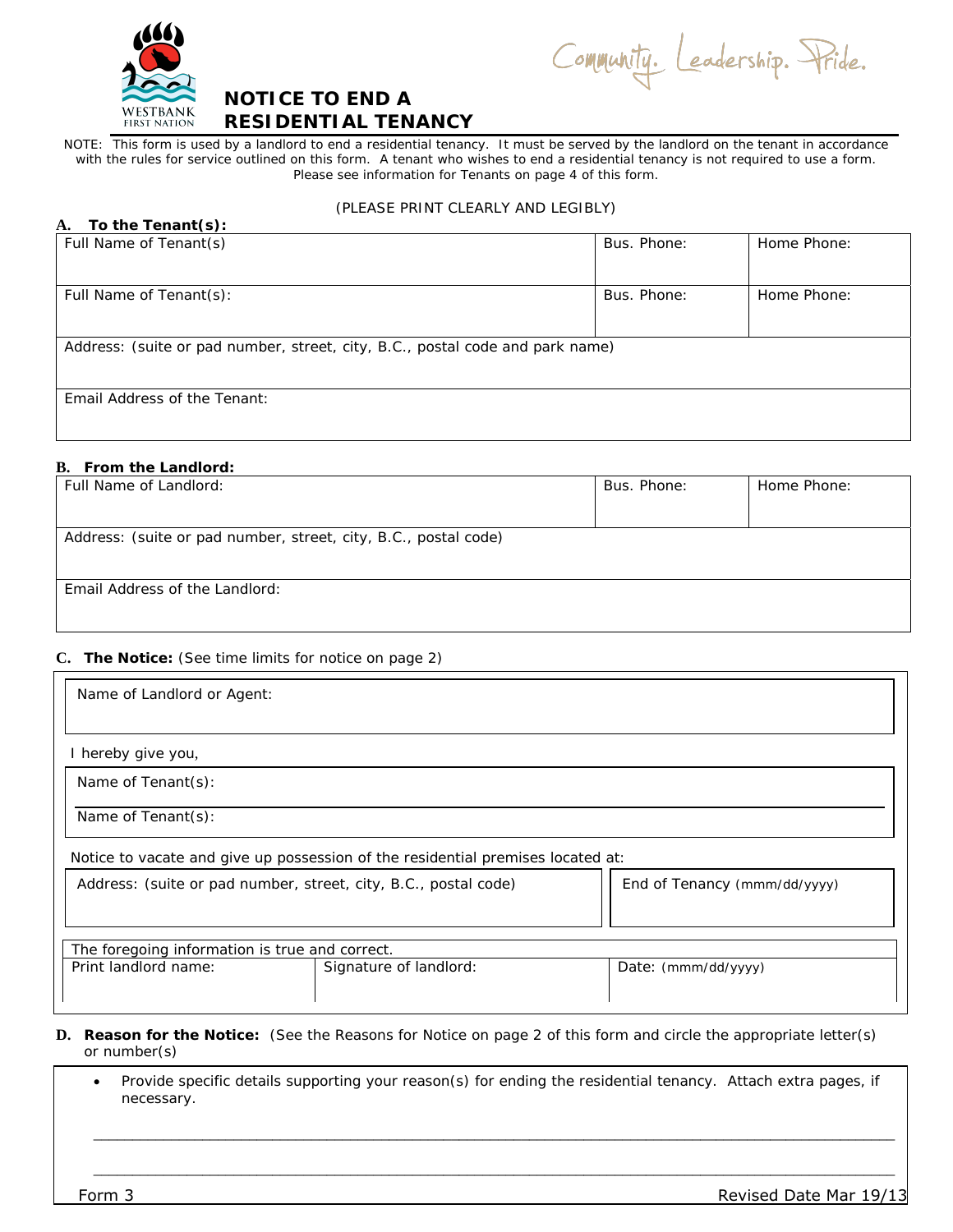## **E. Tenant's Right to Dispute:**

- A tenant receiving a Notice to End a Residential Tenancy from the landlord may apply to the Administrator to have the Notice set aside under section 52 of the Westbank First Nation Residential Premises Law.
- An application to dispute must be made by the tenant within the following time periods.
	- within 5 days of receiving the Notice to End from the landlord, if the reason is listed in box (1)
	- within 10 days of receiving the Notice to End from the landlord, if the reason is listed in box (2)
	- within 15 days of receiving the Notice to End from the landlord, if the reason is listed in box (3)

See page 2 of this form for further information on these important time limits.

- If no such application is made within the time permitted, the end of the tenancy will be deemed to have been accepted by the tenant on the date established by the notice.
- For more information, contact the Administrator at the addresses and telephone numbers listed on page 4.

#### **Reasons for Notice**

**10 Day Notice** (To end tenancy under section 42 of the Law)

| Section 42 of the Law | Date: (mmm/dd/yyyy) |
|-----------------------|---------------------|
|                       |                     |

**Contract** You have failed to pay your rent in the amount of (total amount) which was due on You are advised of your right to pay all rent due within 5 days after you are given this notice. This notice is void only if rent is paid in full within 5 days. If rent is not paid within 5 days the tenancy is ended on the date established by this notice. You have a right to dispute this notice under section 52 of the Westbank First Nation Residential Premises Law and to apply for an extension of time to pay under s. 52. See information for Tenants on page 3.

## **One Month Notice** (To end tenancy under sections 41 & 43 of the Law)

Section 43 of the Law (2)

- 
- a) the conduct of the tenant, or of a person permitted in or on the residential premises or residential property by the tenant, has resulted in the enjoyment of other occupants in the residential property being unreasonably disturbed;
- b) the tenant, or a person permitted in or on the residential property or residential premises by the tenant, has caused extraordinary damages to the residential premises or the residential property;
- c) occupancy by the tenant has resulted in the residential property or residential premises being damaged to an extent that exceeds reasonable wear and tear, and the tenant has failed within a reasonable time after the damage occurred to take the necessary steps to repair the damage;
- d) the tenant has failed to give, within 30 days after the date he or she entered into a tenancy agreement, the security deposit required under the tenancy agreement;
- e) the tenant has knowingly misrepresented the residential property or residential premises to a prospective tenant or prospective purchaser of the residential property or residential premises;
- f) the number of persons permanently occupying the residential premises is unreasonable;
- g) the tenant has breached a reasonable material term of the tenancy agreement and has failed to rectify the breach within a reasonable time after receiving written notice to do so from the landlord;
- h) the tenancy agreement has been frustrated;
- i) the residential premises must be vacated to comply with an order by Council or other lawful authority respecting zoning, health, safety, building or fire prevention standards;
- j) the tenant has purported to assign or sublet the residential premises without the consent of the landlord.
- k) the tenant is repeatedly late paying rent;
- l) the tenant or a person permitted on the residential property by the tenant has:
	- i. significantly interfered with or unreasonably disturbed another occupant or the landlord of the residential property;
	- ii. seriously jeopardized the health or safety or a lawful right or interest of the landlord or another occupant of the residential property; or
	- iii. put the landlord's property at significant risk;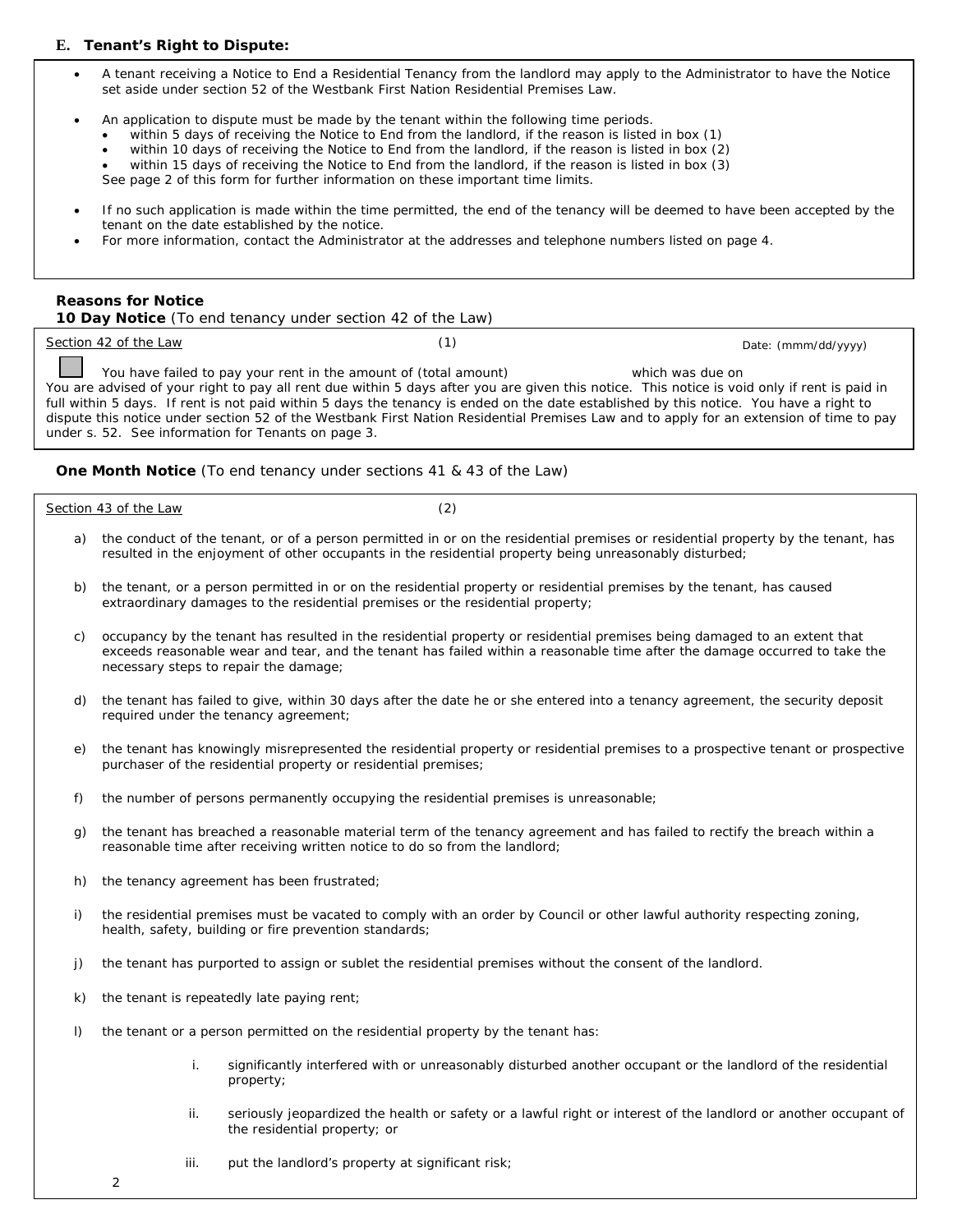m) the tenant or a person permitted on the residential property by the tenant has engaged in illegal activity that:

- i. has caused or is likely to cause damage to the landlord's property;
- ii. has adversely affected or is likely to adversely affect the quiet enjoyment, security, safety or physical wellbeing of another occupant of the residential property, or
- iii. has jeopardized or is likely to jeopardize a lawful right or interest of another occupant or the landlord of the residential property.

#### Section 41 of the Law

- .1 A landlord may give a notice under section 41.2 of the end of the tenancy agreement in respect of caretaker's premises if:
- .3 If the employment of a tenant occupying employment premises is terminated, the landlord may give a notice of the end of the tenancy agreement in respect of those premises, on or before the last day of a rental payment period to be effective on the last day of an ensuing rental payment period, but the period of notice must be at least one month.

A minimum of 1 month notice must be given to be effective on the last day of a rental payment period. Exceptions are noted.

#### **Two Month/Six Month/Twelve Month Notice** (To end tenancy under sections 46 of the Law)

|    | Section 46.1 of the Law                                                                                 |                                                                                                                                                                                                                                                                  |
|----|---------------------------------------------------------------------------------------------------------|------------------------------------------------------------------------------------------------------------------------------------------------------------------------------------------------------------------------------------------------------------------|
|    | The landlord may give a notice of the end of the tenancy agreement to the tenant under section 46.6 if: |                                                                                                                                                                                                                                                                  |
| .3 | to the tenant under section 46.6.                                                                       | intends in good faith that he or she or his or her spouse or a child or parent of his or hers or of his or her spouse will occupy<br>residential premises occupied under a tenancy agreement, the landlord may give a notice of the end of the tenancy agreement |

- .4 If a landlord intends in good faith to occupy or use residential premises for the purpose of:
- .5 A landlord must not enter into a tenancy agreement for a term exceeding10 years before the landlord gives notice of intention to enter into the tenancy agreement to each tenant or prospective tenant who occupies the residential premises under an existing tenancy agreement, if any, and to each tenant or prospective tenant who will first occupy the residential premises under the proposed tenancy agreement.
- .6 A notice of the end of the tenancy agreement under this section must be at least two (2) months to be effective on the later of:
- .7 If a landlord in good faith intends to demolish residential premises and Westbank has, by law, established a notice period of at least two (2) and not more than six (6) months, that period is, despite section 46.6, the minimum notice period for the purposes of the notice.
- .8 Despite sections 46.6 and 46.7, if a landlord gives a notice of the end of the tenancy agreement under this section respecting a manufactured home pad in circumstances other than where the tenant is renting a manufactured home and the manufactured home pad under a single tenancy agreement, the period of notice must be at least 12 months.
- .9 On the end of a tenancy agreement under section 46.8 the landlord must pay the tenant, on or before the effective date of the notice, an amount that is equivalent to 12 months' rent payable under the tenancy agreement.

A minimum of 2 months notice must be given to be effective on the last day of a rental payment period. For manufactured home pads, a minimum of 6 months notice must be given.

Section 48 of the Law

**a)** If a tenant has given reasonable cause to end a tenancy agreement in circumstances other than those described in section 42 or 43, a landlord may give the tenant a notice of the end of the tenancy agreement to be effective on the last day of an ensuing rental payment period but the period of notice must be at least two (2) months.

A minimum of 2 months notice must be given to be effective on the last day of a rental payment period. For manufactured home pads, a minimum of 12 months notice must be given. Exceptions are noted.